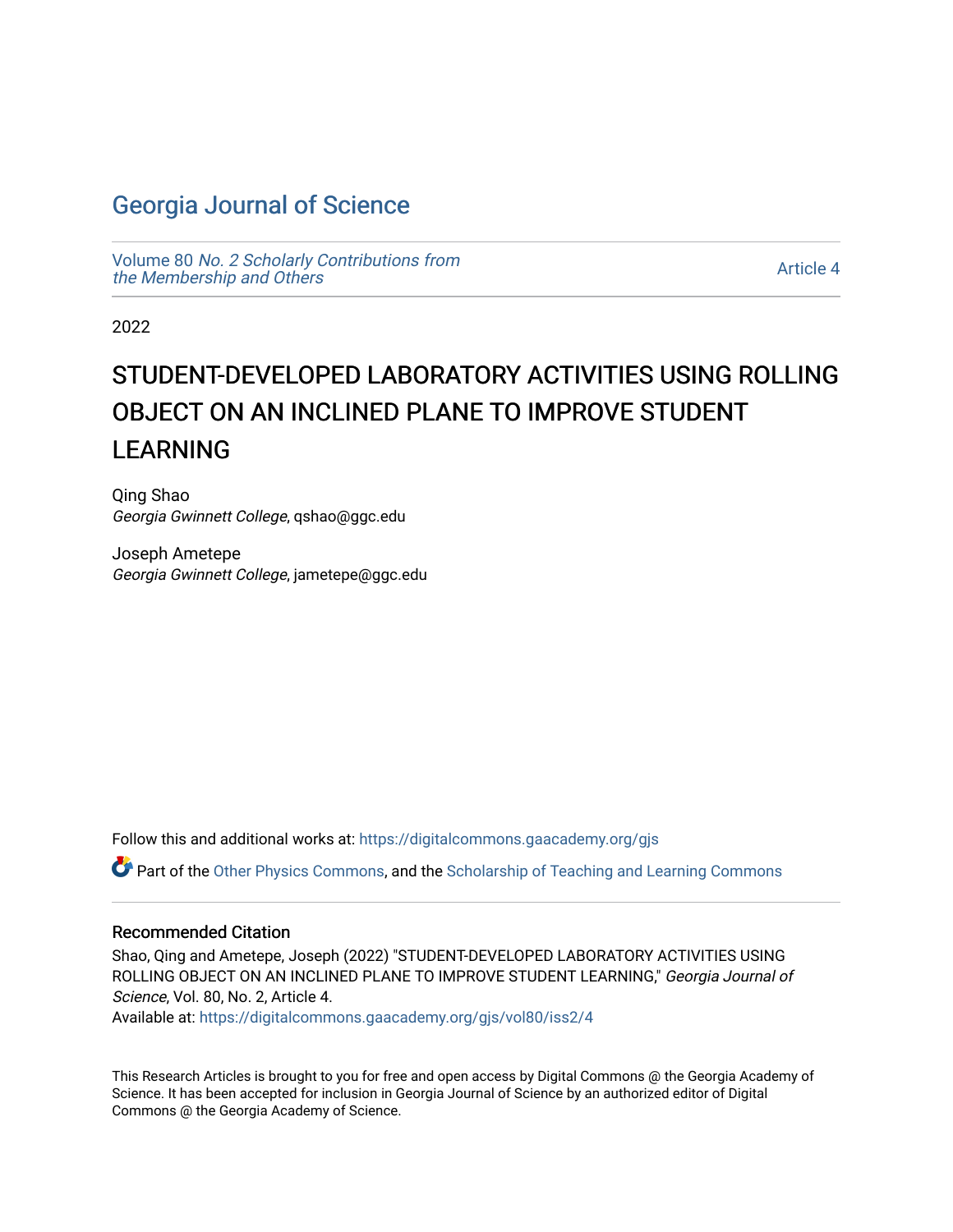# STUDENT-DEVELOPED LABORATORY ACTIVITIES USING ROLLING OBJECT ON AN INCLINED PLANE TO IMPROVE STUDENT LEARNING

#### Acknowledgements

The authors wish to thank the School of Science and Technology (SST) for providing funds, through the Course embedded research project mini-grant initiatives, to support this style of pedagogy. This fund is part of Georgia Gwinnett College's STEM grant initiative, which is supported by the University System of Georgia (USG) STEM Initiative phase II. This study received approval from Internal Review Board (IRB#:110068). Also, the authors want to thank Dr. Cynthia Woodbridge for the review and suggestions to the manuscript.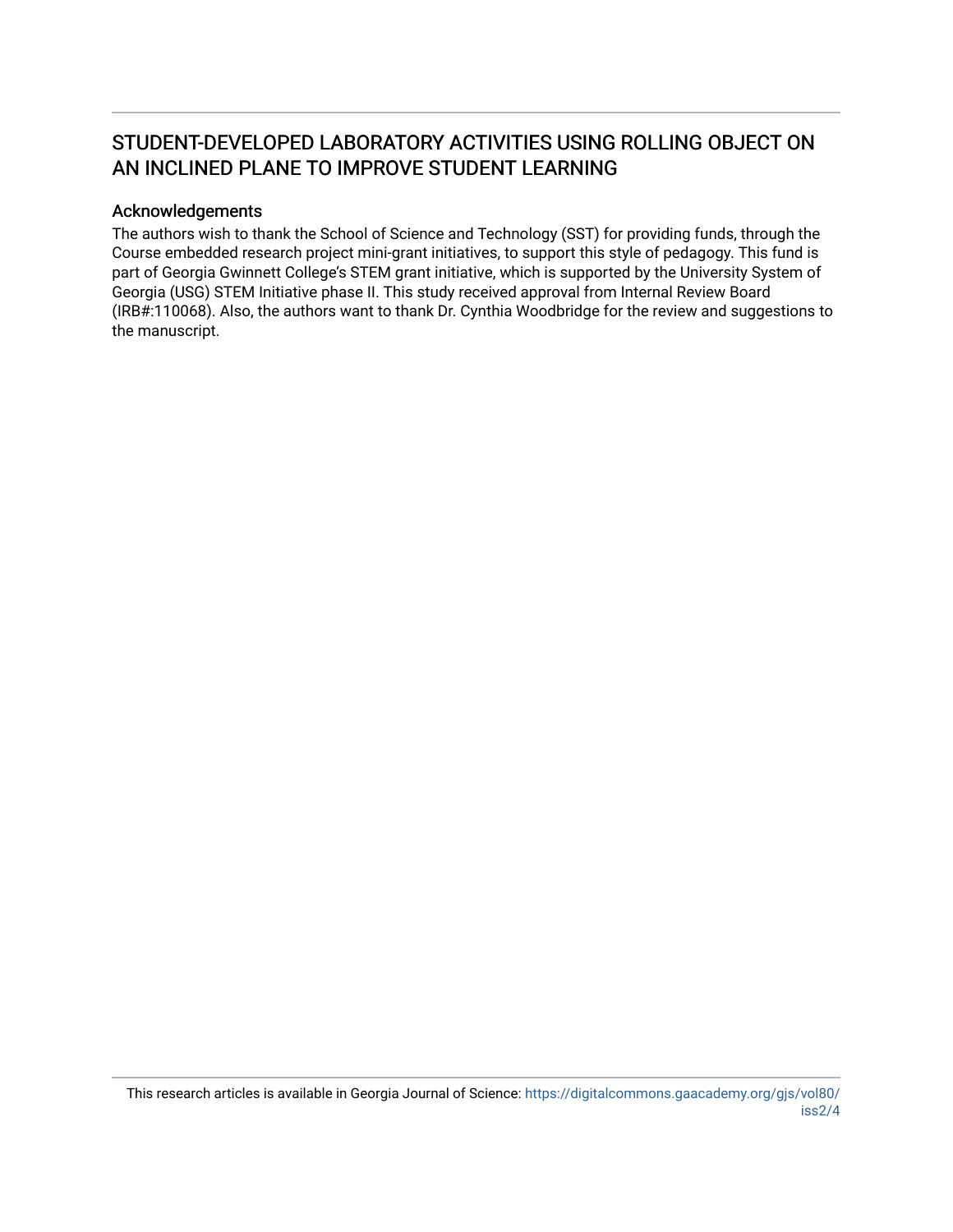### **STUDENT-DEVELOPED LABORATORY ACTIVITIES USING ROLLING OBJECT ON AN INCLINED PLANE TO IMPROVE STUDENT LEARNING**

Qing Shao Joseph Ametepe Georgia Gwinnett College Lawrenceville, Georgia, 30043

#### **ABSTRACT**

This work presents an alternative method of teaching undergraduate introductory physics laboratory. Students are presented with an experimental scenario "Rolling object on an inclined plane" and guided to develop their own laboratory activities in a studio-style setting. The overall goal of this alternative approach is to shift part of the learning responsibility to students. Through guided self-developed activities, students establish the connections between different physics concepts. Such a shift makes students active participants in the classroom, allows them to explore ideas independently, and discover through doing the exploring. Furthermore, the pedagogy is aimed at (i) motivating and actively engaging students in the learning process, (ii) helping students learn how to think independently, (iii) developing scientific ideas, and (iv) taking ownership of the learning process. Assessment of data from a 3-year pilot study showed improvement in students' technical writing skills (30%), creative lab and research skills (6%), as well as critical thinking and quantitative skills (6%). In addition, students who participated in the study scored higher (6%) than their control group counterparts on the final exam. Other benefits are improvement in understanding of the research process and laboratory technical skills.

*Keywords:* introductory physics lab, inclined plane, rolling object, self-developed, creativity, laboratory skills, data analysis & technical writing skills.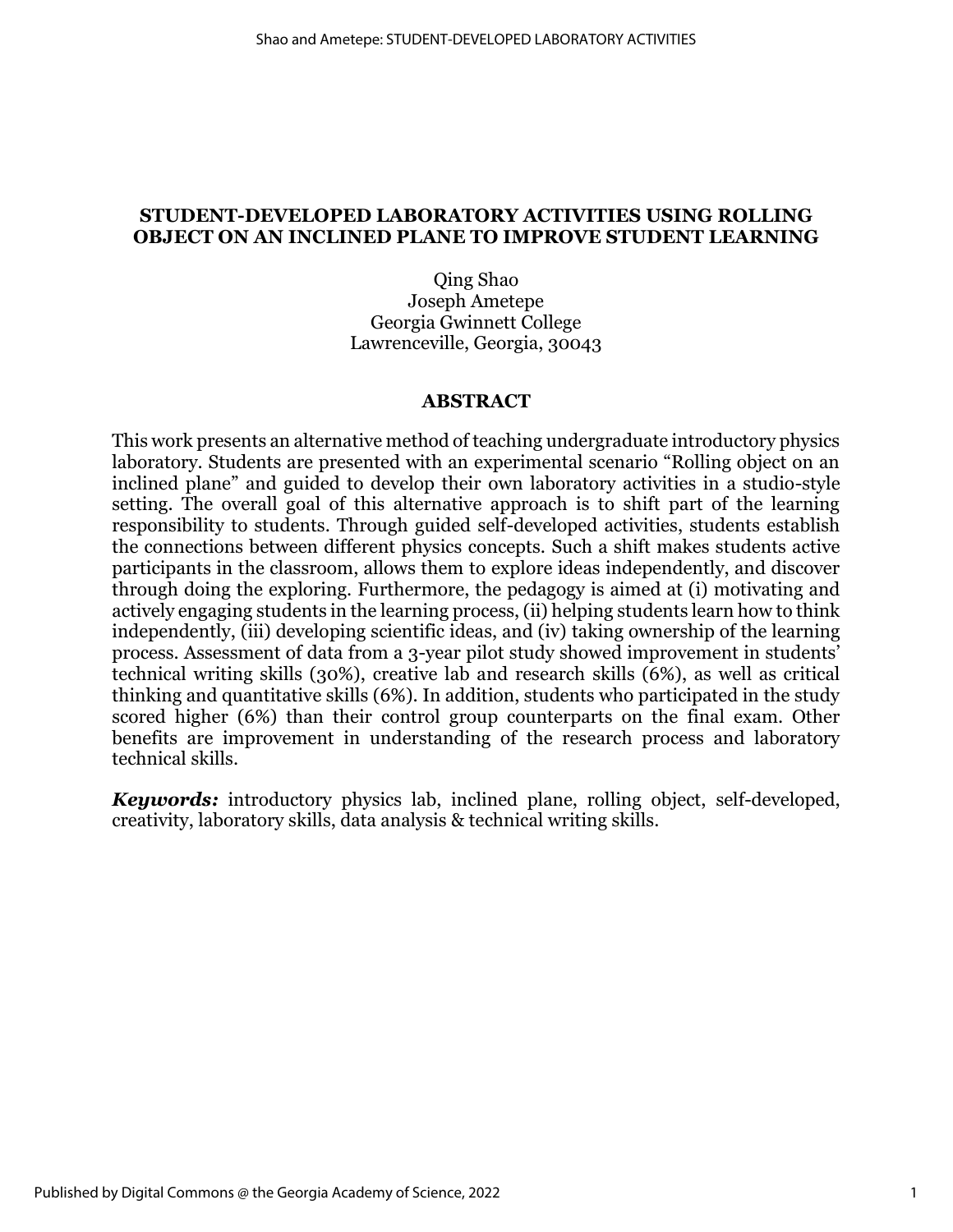#### **INTRODUCTION**

The study presented here was conducted for 3 years in a set of introductory physics courses in Georgia Gwinnett College. The college is an open-access and devoted to student success, committed to an integrated educational experience, encourages new teaching pedagogy, and the innovative use of educational technology. The college currently enrolls close to 12,000 students and is labeled as the college with the most diverse student population (33% Black/African American, 17% Hispanic, 35% White, 10% Asian, and 5% other) in the state public institution system. There are several Course-Embedded undergraduate research experiences (CURE) for students majoring in science, including students in algebra-based physics. Most of the students who are taking algebra-based physics are Exercise Science and Biology majors. A typical class comprises lectures, problem-solving, and laboratory sections within the allotted time. During the problemsolving section, students break out into small groups to work on a set of problems developed specifically to address concepts covered in the lectures. The problem-solving section is then followed by specific laboratory activity (or mini-project) designed to further elucidate concepts covered in the lecture period. The algebra-based physics course traditionally covers classical mechanics (in the first semester) and optics, electricity, and magnetism (in the second semester).

In a recent internal survey on Retention, Progression and Graduation in STEM ("School of Science & Technology RPG+S Data" 2019), 80% of responding students taking introductory physics courses stated that physics is different from the other science courses. Students indicated that the physics concepts are tedious, too abstract, and fundamentally irrelevant to their future careers. Such perceptions have been noted to be common among students majoring in other STEM-related fields (Laws 1997; Redish 1994; Redish et al. 1997, 1998). Internal course assessment data of introductory physics suggests that students are successful in temporally grasping the fundamental concepts to perform reasonably well on exams.

However, an independent follow-up on the performance of students who completed physics (algebra & calculus-based), shows that a greater percentage are unable to recollect or apply physics-related concepts. Also, some of these students (algebra & calculus-based) are (i) unable to independently develop research ideas, and (ii) effectively analyze scientific data collected from laboratory experiments. The authors of this work believe that the cookbook traditional physics laboratory approach tends to be ineffective in helping students develop critical, research, and technical writing skills. To address deficiencies in the cookbook traditional approach, other groups have used interactive teaching methods to better engage students and proposed the need for using purposeful and interactive activities in the classroom (Beichner et al. 2007; Bransford et al. 2000; Livingstone et al. 2002). The American Association of Physics Teachers (AAPT) also released recommended goals for undergraduate physics laboratory curriculum addressing Designing Experiments, Constructing Knowledge, Analyzing Data, Developing Technical and Practical Skills and Communicating Physics ("Report: AAPT Recommendations for the Undergraduate Physics Laboratory Curriculum" 2015). More recently, other groups have used the Student-Centered Active Learning Environment for Undergraduate Programs (SCALE-UP), inquiry-based, and investigative style labs to actively engage students in the learning process (Beichner 2008; Dale et al. 2019; Foote et al. 2018).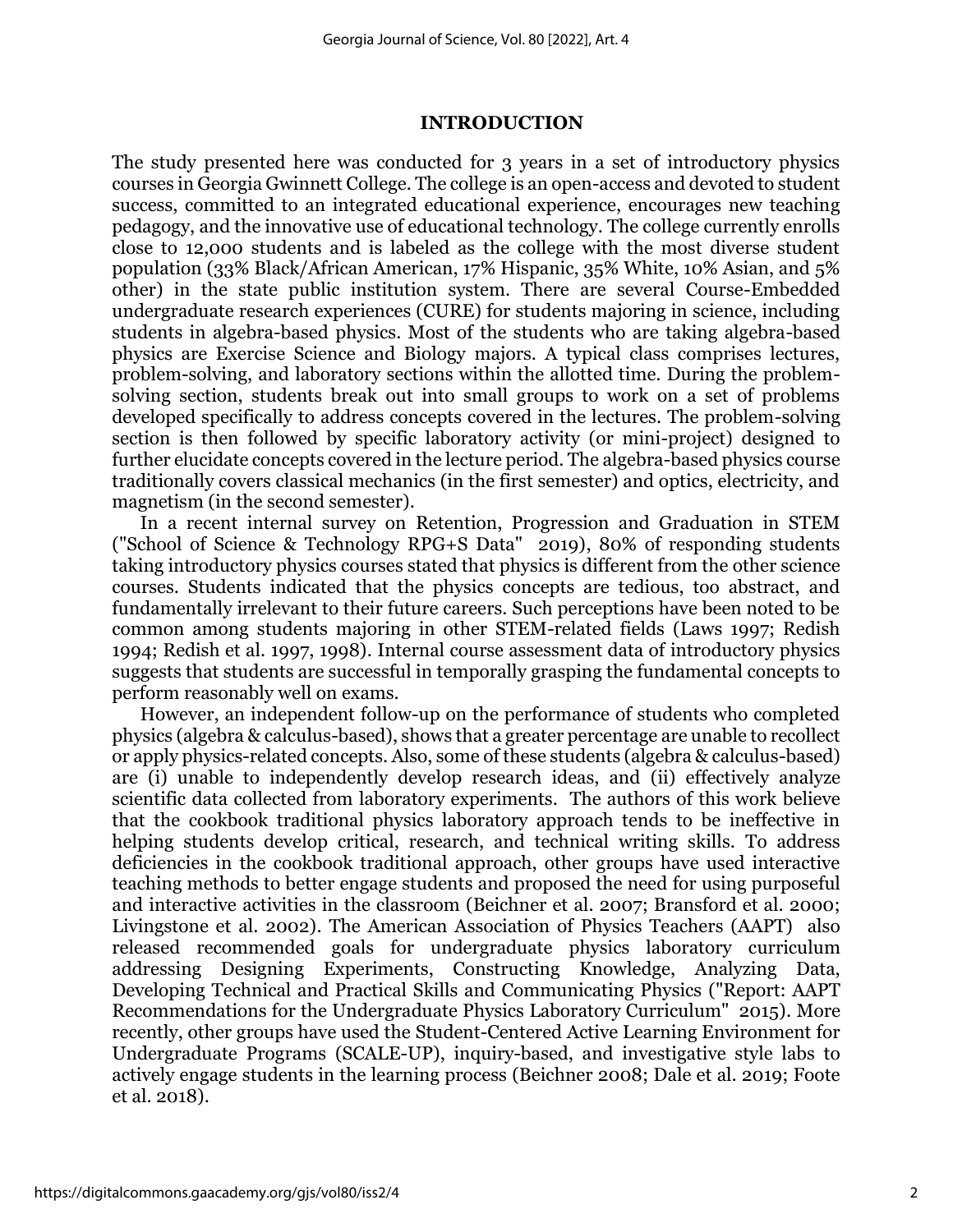This work, funded by the USG STEM initiative II, presents an alternative method of teaching undergraduate introductory physics laboratory. Students are presented with an experimental scenario and guided to develop their own laboratory activities in a studiostyle setting. The method, approved by an institutional review board (IRB#:110068), was designed and implemented for three years in an integrated lecture and laboratory classroom setting (studio-style). About 100 students participated in this study in total. In this format, lectures and laboratory activities are combined in 2 hours and 45 minutes sections, with class sizes limited to a maximum of 24 students. Furthermore, the method takes advantage of results of physics education research and cognitive science guidance to include features of the cognitive apprenticeship model, iterative cycle of coaching, scaffolding, and reflection (Collins 1988; Collins et al. 1988; Hake 1998; "Vision and change: A call to action, final report" 2011). Students working in small teams are challenged to design a laboratory activity, formulate protocols for collecting data, design a method of analyzing data, and draw conclusions based on their work as opposed to the traditional cookbook approach. The format of this work is different from other inquiry problem-based approaches. The activities are not isolated, but rather a semester-long series of interconnected concepts. Such interconnected concepts (through activities) allow students to better understand the connection between different concepts in mechanics. However, this method is similar to others because of its inquiry-based nature. The study had experimental and control groups (E- and C-groups).

## **DESIGN AND IMPLEMENTATION**

The activity design revolves around a scenario (TABLE 1) that is divided into smaller weekly activities. Each activity addresses a specific topic(s) to be completed during regular class (laboratory) time. Students are expected to submit their completed work to the instructor no later than one week after the activity is completed. The instructor supervised all the activities and graded all the reports without the use of teaching assistants.

| Scenario                                                                                                                                                                                                                                                                   | <b>Statement of Problem</b>                                                                                                                                                                                                                                                                                                                                                                   | Concepts addressed                                                                                                                                                                                                                                                                                                                                                                                                                                                                                                                                                         |
|----------------------------------------------------------------------------------------------------------------------------------------------------------------------------------------------------------------------------------------------------------------------------|-----------------------------------------------------------------------------------------------------------------------------------------------------------------------------------------------------------------------------------------------------------------------------------------------------------------------------------------------------------------------------------------------|----------------------------------------------------------------------------------------------------------------------------------------------------------------------------------------------------------------------------------------------------------------------------------------------------------------------------------------------------------------------------------------------------------------------------------------------------------------------------------------------------------------------------------------------------------------------------|
| A cart or a rolling object is to<br>be released from the top of an<br>inclined plane (see fig. 1) such<br>that it will accelerate down the<br>inclined plane until it reaches the<br>bottom of the inclined plane,<br>after which it continues to roll<br>along the floor. | conduct<br>Develop<br>and<br>experiments to collect data to<br>calculate the object's linear and<br>angular velocity, linear and<br>angular acceleration, as well as<br>forces and torques acting on the<br>object<br><b>Note:</b> This activity will be<br>divided<br>into<br>series<br>of<br>a<br>sequentially dependent inquiry-<br>based labs and will be completed<br>over one semester. | <b>01:</b> object's acceleration as it<br>moves down the inclined plane<br>and final velocity of the object at<br>the bottom of the inclined plane.<br><b>02:</b> Forces acting on the<br>object as it moves down the<br>inclined plane and then on the<br>floor.<br><b>03:</b> angular speed, angular<br>acceleration, and torque of the<br>object as it rolls down the<br>inclined plane and continues<br>rolling on the floor<br><b>04:</b> conservation of energy to<br>determine the linear and angular<br>speed of the object at the bottom<br>of the inclined plane |
|                                                                                                                                                                                                                                                                            |                                                                                                                                                                                                                                                                                                                                                                                               |                                                                                                                                                                                                                                                                                                                                                                                                                                                                                                                                                                            |

**TABLE I.** Scenario, Statement of Problem, and Concepts to be addressed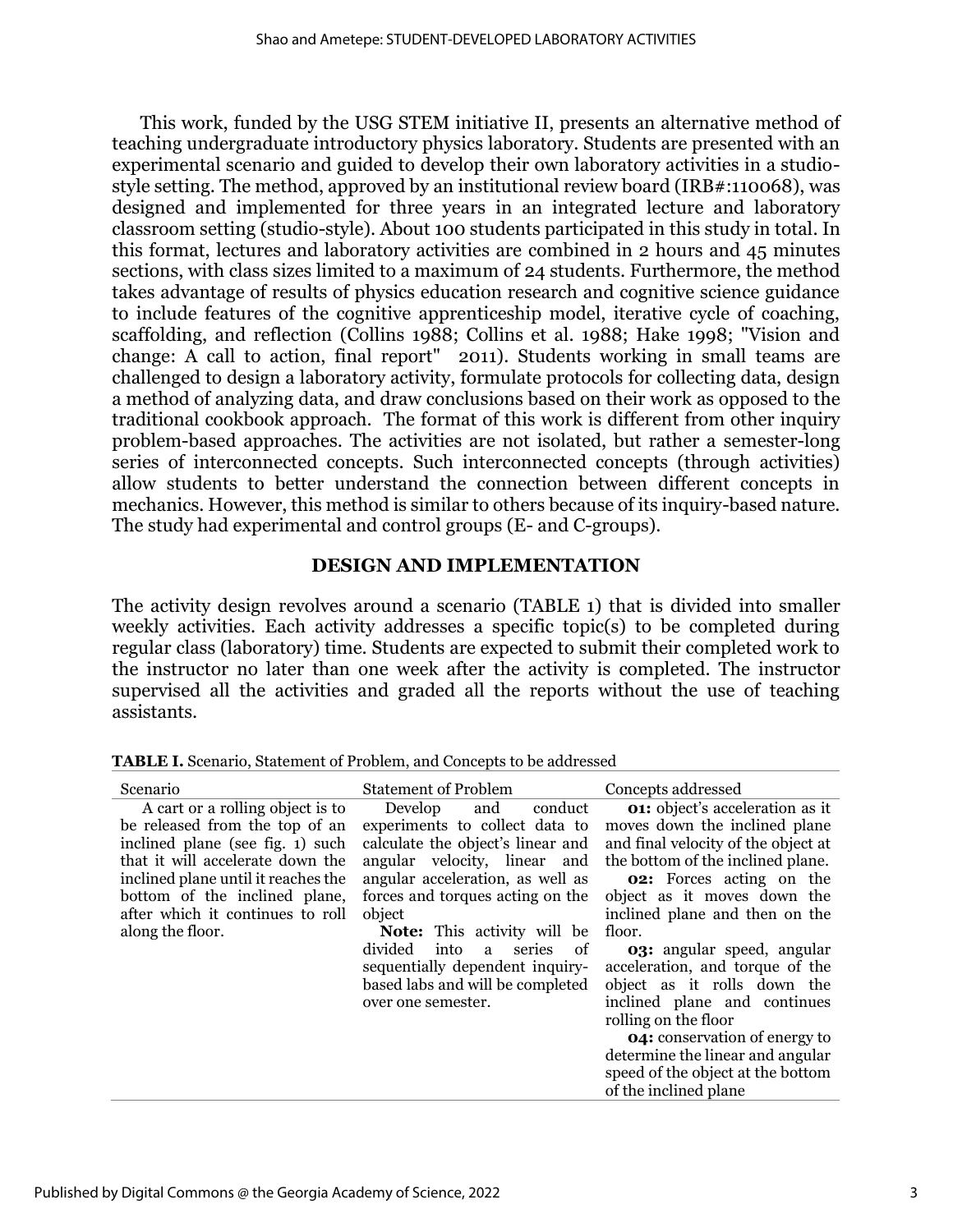

**FIGURE 1**. Schematics of the Scenario - Rolling object on the inclined plane. ΔX1: Displacement on the ramp, ΔX2: Displacement on the floor, Θ: Angle of the ramp, H: Height of the ramp, R: Radius of the rolling object

The activities are strategically designed to complement specific lecture topics, as such the activities are executed only during certain weeks while other weeks are used to conduct traditional cookbook laboratory activities, for example measuring range and height for projectile motion, speed before and after elastic and inelastic collisions. In all, students complete four lab reports (one regular report and three formal reports Flab 02 – Flab 04). The first regular lab report is based on a series of short-answer questions to prompt students to think about the basic project design. A point worth noting is that students only use lab times of weeks 3, 7, 10, & 13 to perform their developed activities related to their self-developed projects.

The weekly procedures followed are (1) grouping of students, explaining lab format and grading procedure, (2) introducing concepts of data collection and analysis, (3) designing experimental procedures and establishing formal steps for the lab reports by student teams, (4) setting up experiments, collecting and analyzing data, (5) writing Flab 02 reports by student teams and providing feedback on Flab 02 reports by the instructor, (6) analyzing data on rotational motion and writing Flab 03 reports, addressing instructor feedback and updating Flab 02 reports by students teams, (7) providing feedback on Flab 03 reports by the instructor, (8) analyzing data on conservation of energy and writing Flab 04 reports, addressing instructor feedback and updating Flab 03 reports by student teams, and (9) providing feedback on Flab 04 reports by the instructor and suggestions for follow-up work. The weekly detailed activities are summarized below.

In week one, the instructor divides the class into teams consisting of three to four students. To promote team diversity and limit the possibility of undue advantage of one team over the other, the instructor carefully selects students for the teams. The instructor also explains the format of the lab and grading rubrics, and covers the concepts of experimental errors, propagation of errors and uncertainty.

In week two, the basics of excel (graphing, curve fitting, error bars, interpretation of slope, intercepts, and the relationship between independent and dependent variables*)* and data analysis are covered through remedial activities. These remedial activities are pre-designed to target specific skills that the authors anticipate students would need throughout the semester.

In week three, students examine the various forms of rolling objects (Fig. 1) and measuring devices available to them (stopwatches, angle locators, protractors, tape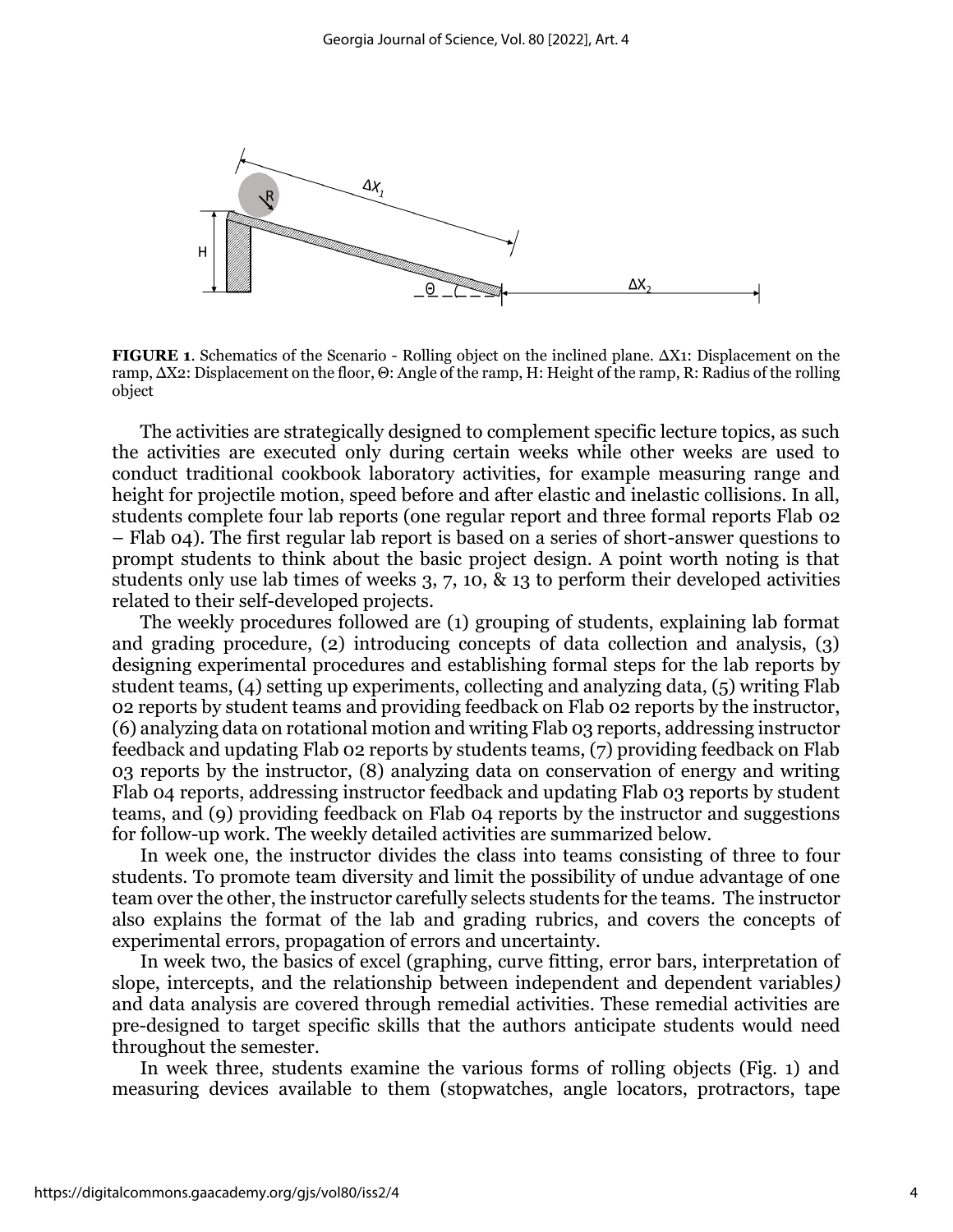measures or meter sticks, etc.). Each team is challenged to explore design set-ups, develop a complete experimental procedure that will allow them to effectively collect, analyze data, and calculate variables related to 1-D kinematics. Key components of the protocol are for students to include (i) a justification for the experimental method, (ii) the selection of materials needed, (iii) what specific parameters will be measured, (iv) how data will be collected, (v) how the data will be analyzed including any graphs that will be plotted, and (vi) which equations will be used. Each team takes turns to present their set-up and data collection protocol to the class. The instructor, together with the rest of the class, asks questions and provides additional feedback to the presenting team for improvement. The teams are then required to use the feedback to edit and submit an updated version of their experimental procedure for instructor approval. Weeks four through six are used to cover vectors, concepts of Newton's law of motions, free-body diagram (FBD), friction, and forces. Traditional cookbook lab activities are completed by students during these weeks, such as measuring and calculating displacement vectors on the map, measuring and correlating force and acceleration for Newton's Second Law.

In week seven, students are challenged to construct the scenario (Fig. 1) and use their instructor-approved procedure from week three to test their protocol. Student teams are required to document practical challenges they encounter (if any) regarding the suitability of rolling object, optimal angle  $(\theta)$ , height  $(H)$  of the inclined plane, the inclined distance  $(\Delta X_1)$  along the inclined plane, and the range  $(\Delta X_2)$  the rolling object travels along the floor. Each team can decide how far they want to measure the distance  $(\Delta X_2)$  for their specific work. Students then implement their improved design protocols to collect data of  $\Delta X_1$ ,  $\Delta X_2$  and time (t) needed to calculate velocity(v), and acceleration(a). Students' objectives are to determine (i) the forces acting on the object as it moves down the inclined plane and (ii) the forces acting on the object as it moves on the floor. In both cases, students are required to draw the free-body diagram (FBD) to establish a method to calculate the magnitude and direction of the forces. By the end of week seven, students should have completed all necessary activities to allow them to write a formal laboratory report (FLab 02) to include sections of Introduction, Procedure, Data, Analysis, Results, Discussion and Conclusion. During weeks eight and nine, concepts of Rotational kinematics and dynamics, angular speed, angular acceleration, torque and the moment of inertia of various shapes are covered.

In week ten, students are challenged to use data and information gathered from week seven to determine the angular speed( $\omega$ ), angular acceleration( $\alpha$ ), and torque ( $\tau$ ) of the object as it rolls down the inclined plane and along the floor. Students focus on refining their data analysis techniques to allow them to calculate  $\omega$ ,  $\alpha$ , and  $\tau$  from results of linear speed  $(v)$ , linear acceleration (a) and forces  $(F)$ . Additional requirements in week ten are (i) FBD of the rolling object (modeled as a shape, not a point) with forces rightly indicated, (ii) Use two methods to determine the moment of inertia  $(I)$  for the rolling object: calculate  $(I)$  based on the shape of their object and from Newton's second law for rotational motion ( $\tau = I\alpha$ ). Students are required to complete a formal lab report (FLab 03) similar to FLab 02 for this activity. During weeks eleven and twelve, concepts of conservation of energy, potential energy, linear kinetic energy, rotational kinetic energy and work done by friction are covered.

In week thirteen, students are challenged (using measurements of angle, distance and etc. from week seven) to determine  $\nu$  and  $\omega$  from concepts of conservation of energy. Results obtained from week thirteen are to be compared to results obtained from week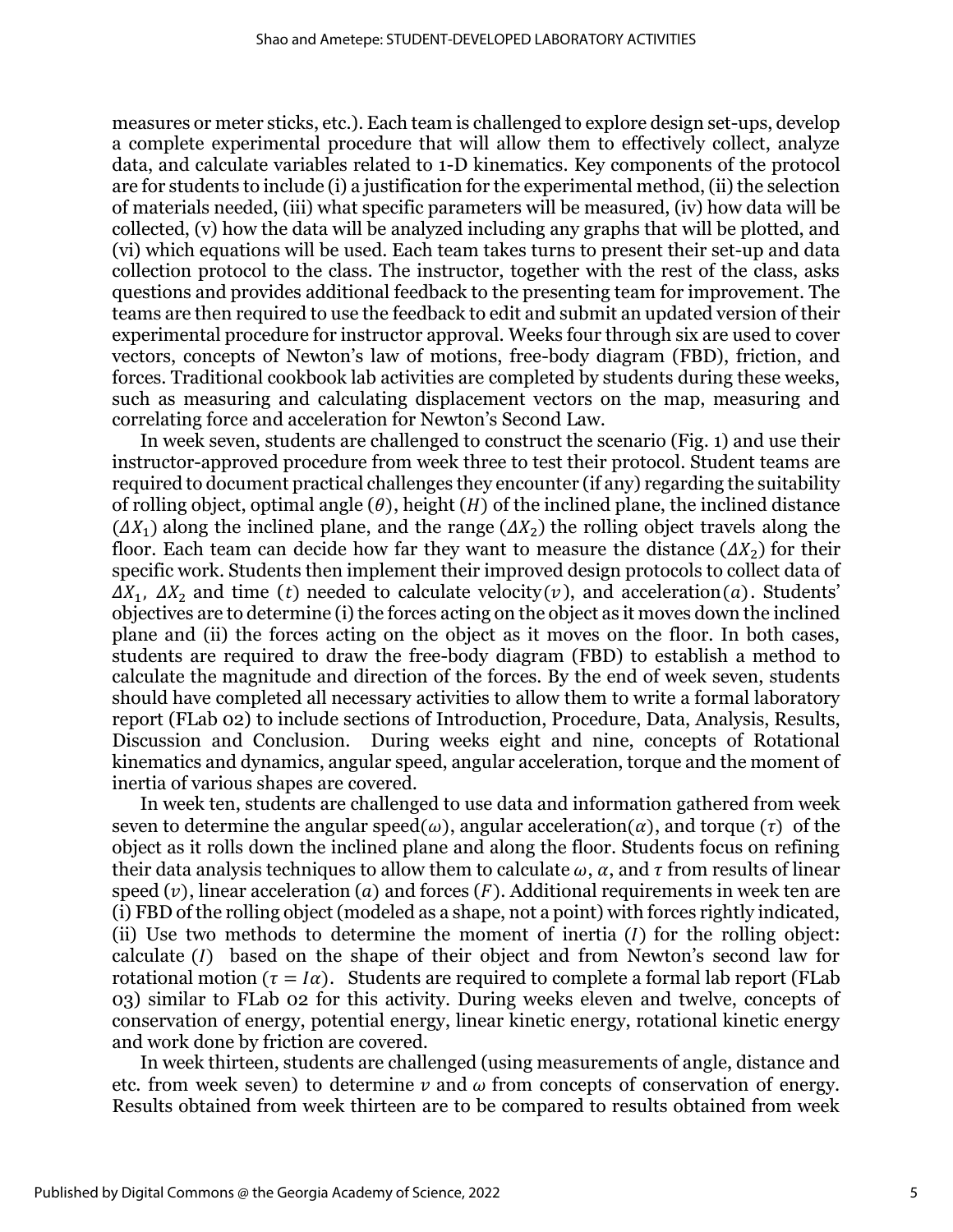seven and ten. Additional requirements for week thirteen are (i) discuss possible reasons for differences in results obtained through different approaches, and (ii) discuss the role that friction force play in the analysis of conservation of energy. Students are required to complete a formal lab report (FLab 04).

#### **ASSESSMENT**

 A combination of methods (FLabs reports and final exam grades) were used to assess the four goals of 1. understanding of concepts, 2. creativity and research skills, 3. critical thinking, and 4. technical writing skills. Also, analysis of student responses to pre-and post-questionnaire offered insight into students' perspectives about the activities.

Each team's formal lab reports were graded using rubrics similar to published methods (Black et al. 1996). To help streamline the evaluation process, related standards were grouped into four goals (Table II in Appendix) consistent with recommendations by the American Association of Physics Teachers ("Report: AAPT Recommendations for the Undergraduate Physics Laboratory Curriculum" 2015). The rubrics included ten standards (labeled S1 through S10 shown in table II), each at four scale levels as shown in table III.

The end of semester final exam (administered to both the E- and C-groups) results were used to evaluate students' ability to apply physics concepts to answering questions. The cumulative final exam with the same difficulty level is administrated to students over the three years of the study.

Pre- and post-survey questionnaire  $(Q_1 - Q_{10})$ , conducted via Desire2Learn platform to be completed by students within a given time frame without the presence of the instructor. The results were analyzed to assess students' perception of their mastering of the four goals. Each survey question was evaluated using a 5 Likert scale: strongly disagree (1), disagree (2), neutral (3), agree (4) and strongly agree (5), balanced on both sides of a neutral choice to create a less bias measurement (Elby et al. 2001). For analysis purposes, the survey questionnaire  $(O_1 - O_1)$  was grouped as shown in Appendix (Table IV).

#### **RESULTS**

Average scores for rubric standards addressing the four areas identified above for the E-group covering FLab 02, FLab 03, and FLab 04 are shown in Figure 2 below: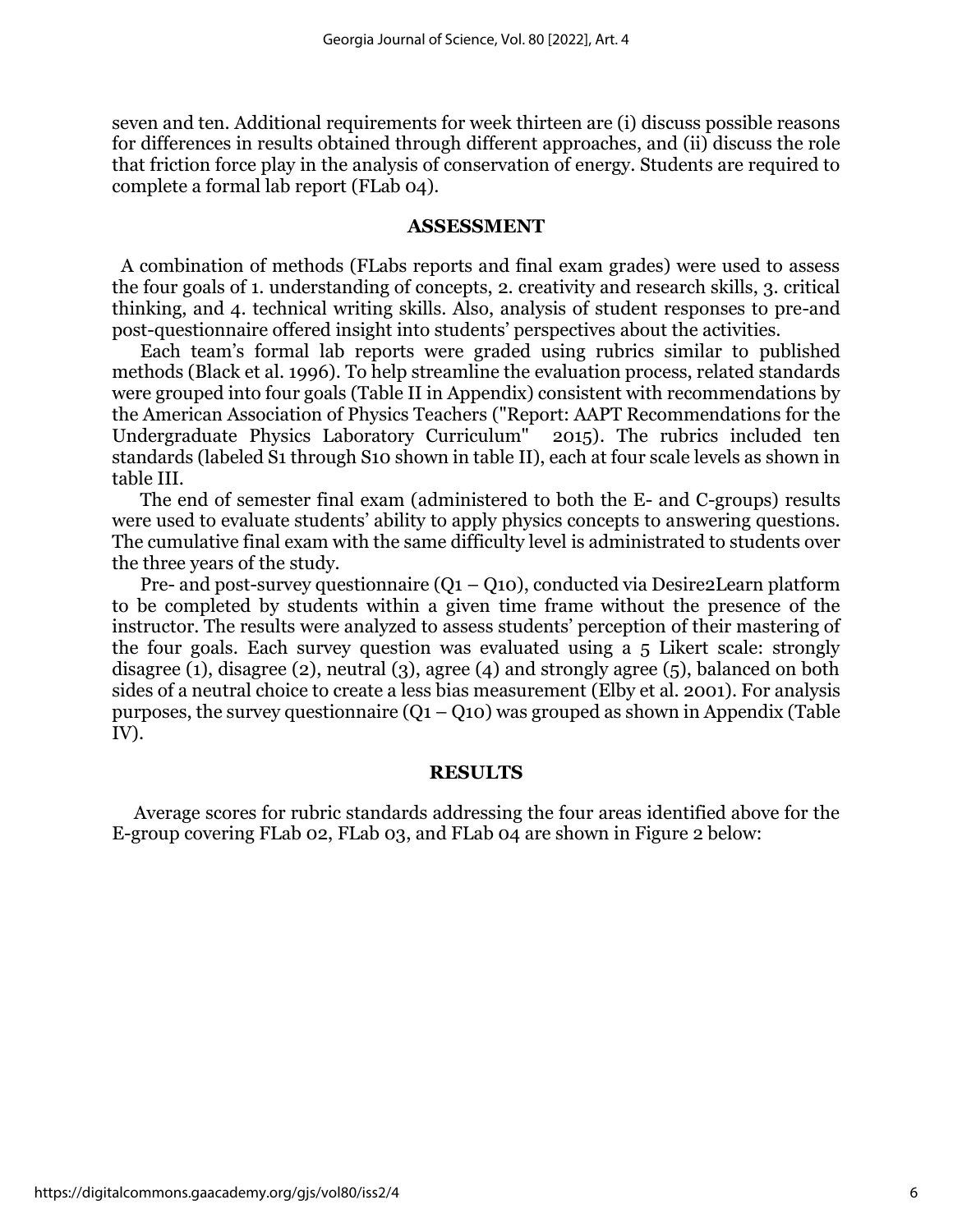

**FIGURE 2.** Average scores for rubric standards for the E-group over the three major activities. The error bar represents the standard error of the mean (SEM). A p-value of the paired two-tailed t-test comparing FLab02 and FLab04 is shown above the bars.

The average end-of-semester final exam grades for both the E- group (sample size 95) and C-groups (sample size 84) are shown in figure 3; the E-group performed better *(*Egroup about  $5\%$  points  $>$  C-group on final exams), with a p-value of 0.03.



□ C-group 22 E-group

**FIGURE 3.** The average final exam grade is based on 100 points for the E- and C-group. The error bar represents the standard error of the mean (SEM). A p-value of the unpaired two-tailed t-test comparing Egroup and C-group is shown above the bars.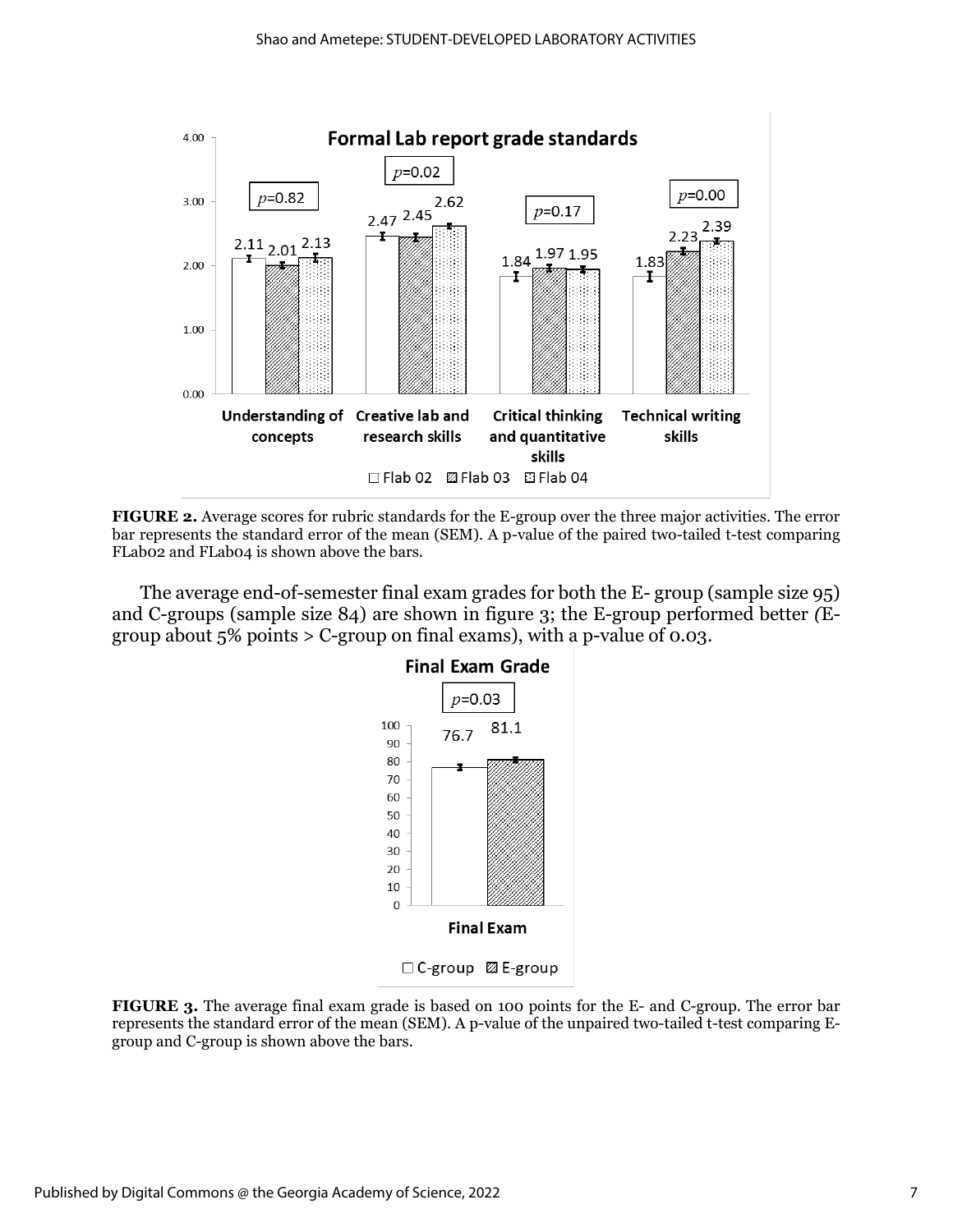The average scores of pre-and post-surveys are shown in figure 4 for E-group and Cgroup.



**FIGURE 4**. Average pre-and post-survey scores for E-group and C-group. The error bar represents the standard error of the mean (SEM). A p-value of the paired two-tailed t-test comparing students' scores between pre-and post-surveys in these four areas are shown above the bars.

The differences between pre-and post-survey were calculated for individual students and then averaged for E-groups (sample size 69) and C- (sample size 58) addressing the above four areas are shown in Figure 5.



#### **Post- and Pre- survey differences**

**FIGURE 5.** Differences are calculated using post- survey score minus pre-survey score for the individual student and then averaged. The error bar represents the standard error of the mean (SEM). A p-value of the unpaired two-tailed t-test comparing E-group and C-group in these four areas are shown above the bars.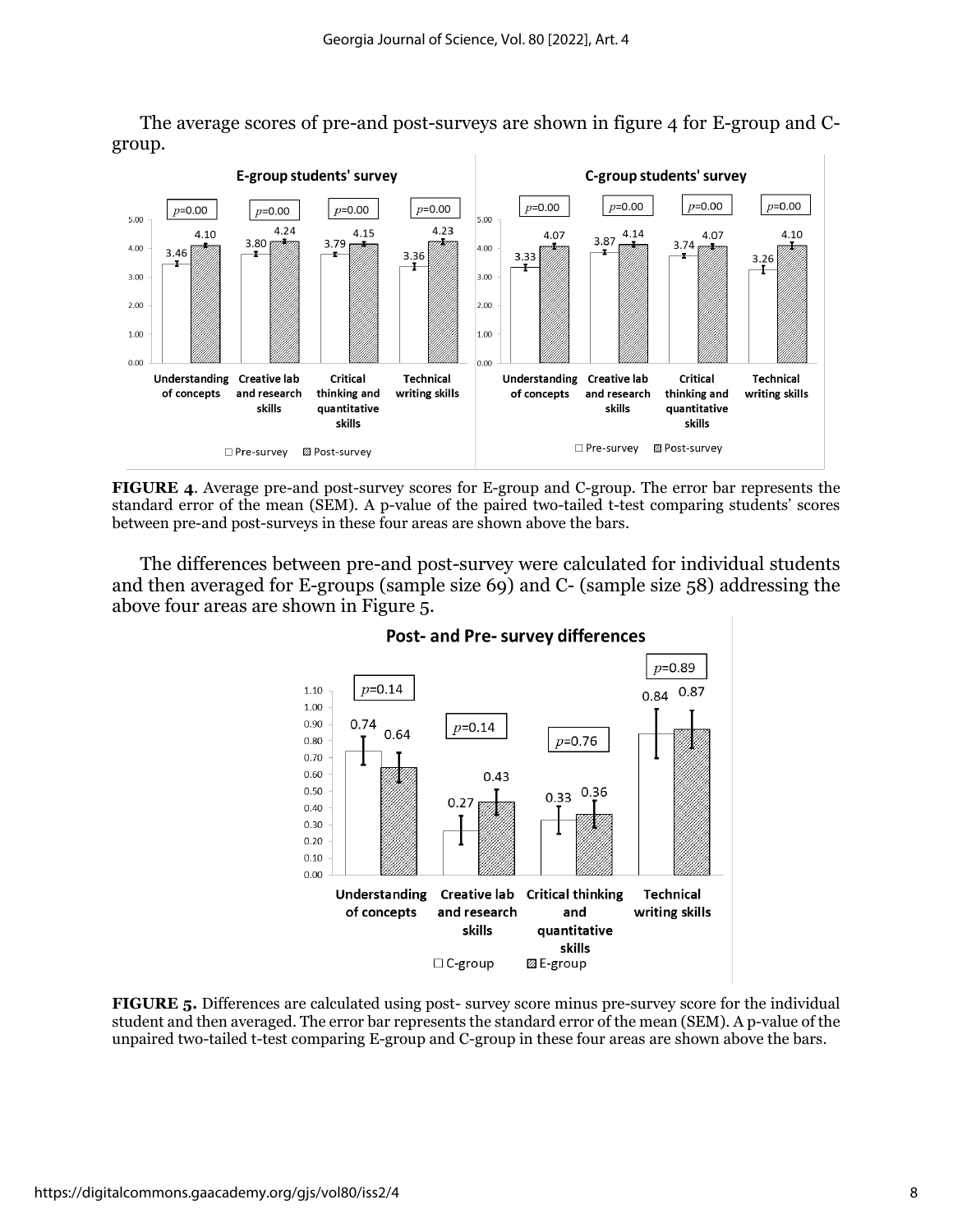#### **DISCUSSIONS**

The rolling object on an inclined plane is a traditional problem in introductory physics. There are several reasons the authors chose this "simple" problem as the scenario for this project. First, the materials are readily available, setup is simple, and sufficient references are readily available from textbooks and class notes. Second, students learn that regardless of how "simple" an activity may seem, there are many details involved when applying textbook concepts to real-world situations.

All students (E- and C-group) enrolled in the introductory physics (algebra-based) course had obtained a grade of C or better in their pre-requisite courses, and so no one group had an advantage of background preparation over the other. The instructional part of the courses was the same for both groups. Students did not self-select to which study group (E- or C-group) to belong; the specifications of the E- and C-groups were announced after the classes started. The E- and C- group has similar percentages of students from Exercise Science and Biology majors and both majors get comparable research experiences.

Because some students who took the final exam did not participate in both pre-and post-survey, the sample sizes for the survey are smaller than that of final exam grades for both E- and C-group. E- and C-groups are from different sections of the course, some sections have lower enrollments which results in the different sample sizes between the E- and C-group.

All p-values are rounded to 2 decimal places. p=0.00 in the graphs means the actual p-value is smaller than 0.005. When p-values are less than 0.05, the differences of the data from the E- and C-group are statistically significant, however, low p-values even if over 0.05 also indicate the results are numerically different.

The survey results only provide the students' perception of the project, which is not the basis for our conclusion. First, the questionnaire used for the survey (Table IV) may not capture the entirety of the study we planned to conduct, second students' perception is not always aligned with the actual improvement of their skills, for example, the E-group scored less in understanding of the concepts, but they did better in the final exam. We believed the final exam score and lab report grade are more objective and reliable to conclude from.

#### *Formal lab reports assessment (Figure 2)*

Understanding of concepts scores averaged between 2.01 to 2.13 with a p-value of 0.82 > 0.05. The lack of obvious improvement in scores from FLab 02 to FLab 03, maybe due to the difficult nature of the rotational kinematics unit related to FLab 03. The authors speculate that the slight increase in average scores from FLab 03 to FLab 04 may be due to students getting accustomed to the challenges of the new methodology and thus being able to appropriately apply the right concepts to solving problems. Creative lab and research skill scores increased from 2.47 to 2.62 (about 6% improvement from FLab 02 to FLab 04), with a p-value of 0.02 < 0.05 (Figure 2). The authors observed that students are able to consistently apply skills gained from previous activities to later activities. Critical thinking scores only improved from 1.84 to about 1.95 (about 6% improvement from FLab 02 to FLab 04), with a p-value of 0.17. The average score was 1.92 and represented the lowest average score for the four areas evaluated. Again, these numbers are not surprising as the development of critical and quantitative skills takes time to build.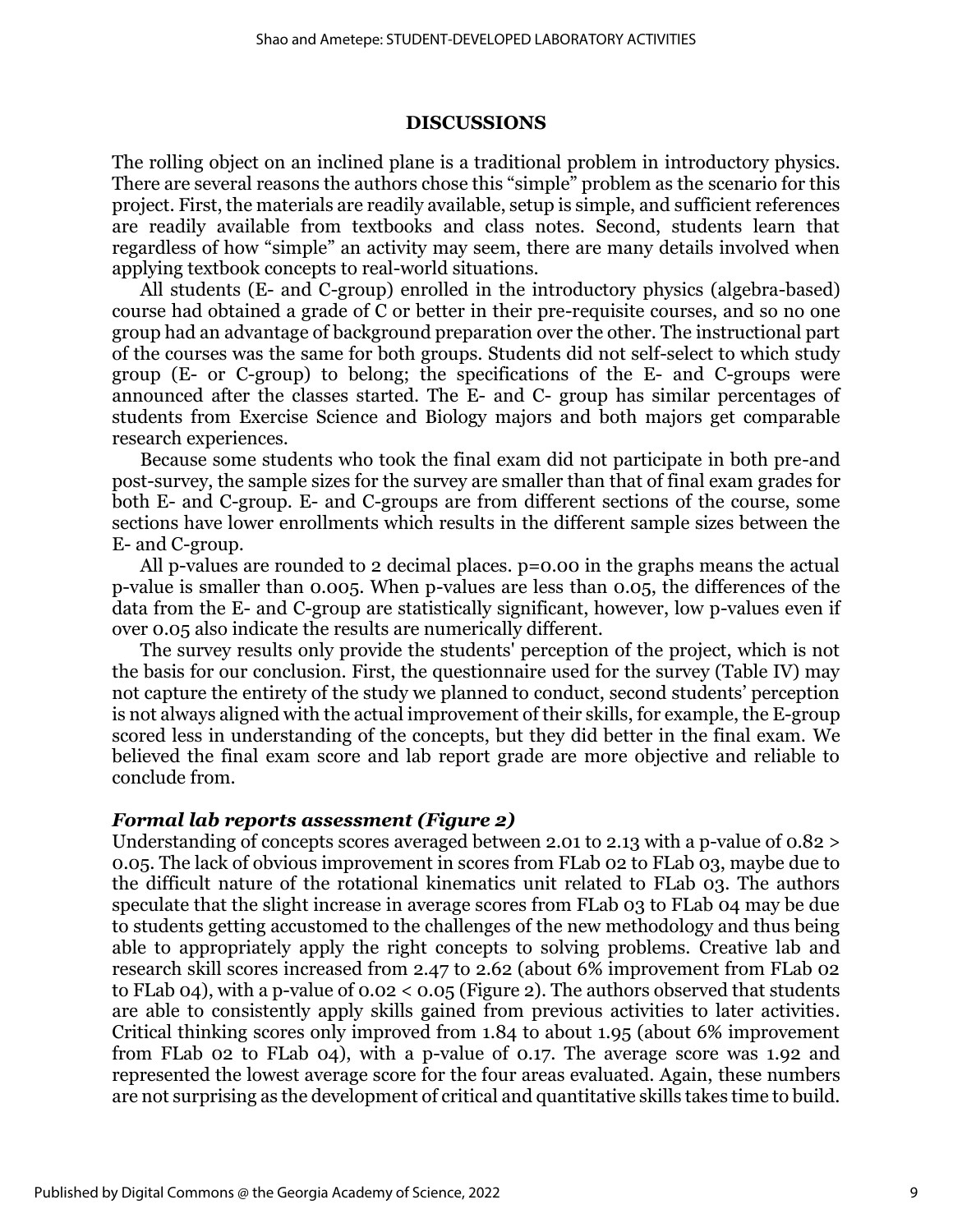The technical writing skills data in Figure 2 indicated progress from one formal lab report to the next. Compared with the other skills evaluated, student's technical writing skills improved the most from an average of 1.83 scores in FLab 02 to an average of 2.39 score for FLab 04 (about a 30% improvement). The improvement can be attributed to the iterative review and re-writing process.

# *Final Exam (Figure 3)*

The same final exam was administered to both the E- and C-groups and the same grading rubrics were applied. The E-group scored an average of 5% higher (Figure 3) than their counterparts in the C-group. We speculate that this difference is because the E-group students spent more time in their self-developed activities to (i) explore how concepts are related, (ii) test how concepts are directed to the activity they were performing, (iii) interact to exchange ideas, and (iv) consistently working with instructors to seek understanding. These factors may have contributed to the deepening of students' understanding leading to retaining of major concepts.

# *Survey questionnaire (Figure 4 and 5)*

Figures 4 and 5 show the pre-and post-survey scores. The score for the E-group was higher than the C-group in the critical lab and research skills, critical thinking and analytical skills. The results are not surprising as the E-group (i) had many more chances to repeat skills through self-developed activities, (ii) were required to explore methods that worked best for their specific activities and discuss the uncertainty for data analysis, and (iii) experienced the report writing and review process as one of the key aspects of the activities. However, for the understanding of the concept, the score increase for the Egroup was lower than that of the C-group. This may be because students in the E-group realized that their understanding of concepts was not as strong as they thought; the selfdeveloped activities exposed that gap.

While there were significant gains in this new approach, there were still fundamental problems with students being able to carry out simple calculations correctly. This problem, in the authors' opinion, is not particularly an inherent problem with the adopted method but rather the lack of mathematical background preparation in algebraic and precalculus concepts.

Also, Fig. 5 presents the results of students' perception of their gains in technical writing. The figure shows no statistical difference between the E- and C-groups. This perception result is slightly misleading as developing technical writing skills takes time. The clear, direct, and neutral style of technical writing requires regular practice and an extended learning period to establish confidence. In this work, the E-group students spent more time completing their formal laboratory reports than the C-group.

Instructors, grading students' work, saw writing improvements from one lab report to the other for the E-group. The perception results, of no statistical difference between the E- and C-group, on the gains in technical writing skills, maybe due to several factors including (i) the writing period (a semester) was not long enough for students to establish a level of confidence in technical writing skills, (ii) the questionnaire used for the survey (Table IV) may not adequately capture the entirety of what is needed to evaluate technical writing skills, and (iii) students associating longer report writing times to lacking skills.

# *Student outcomes*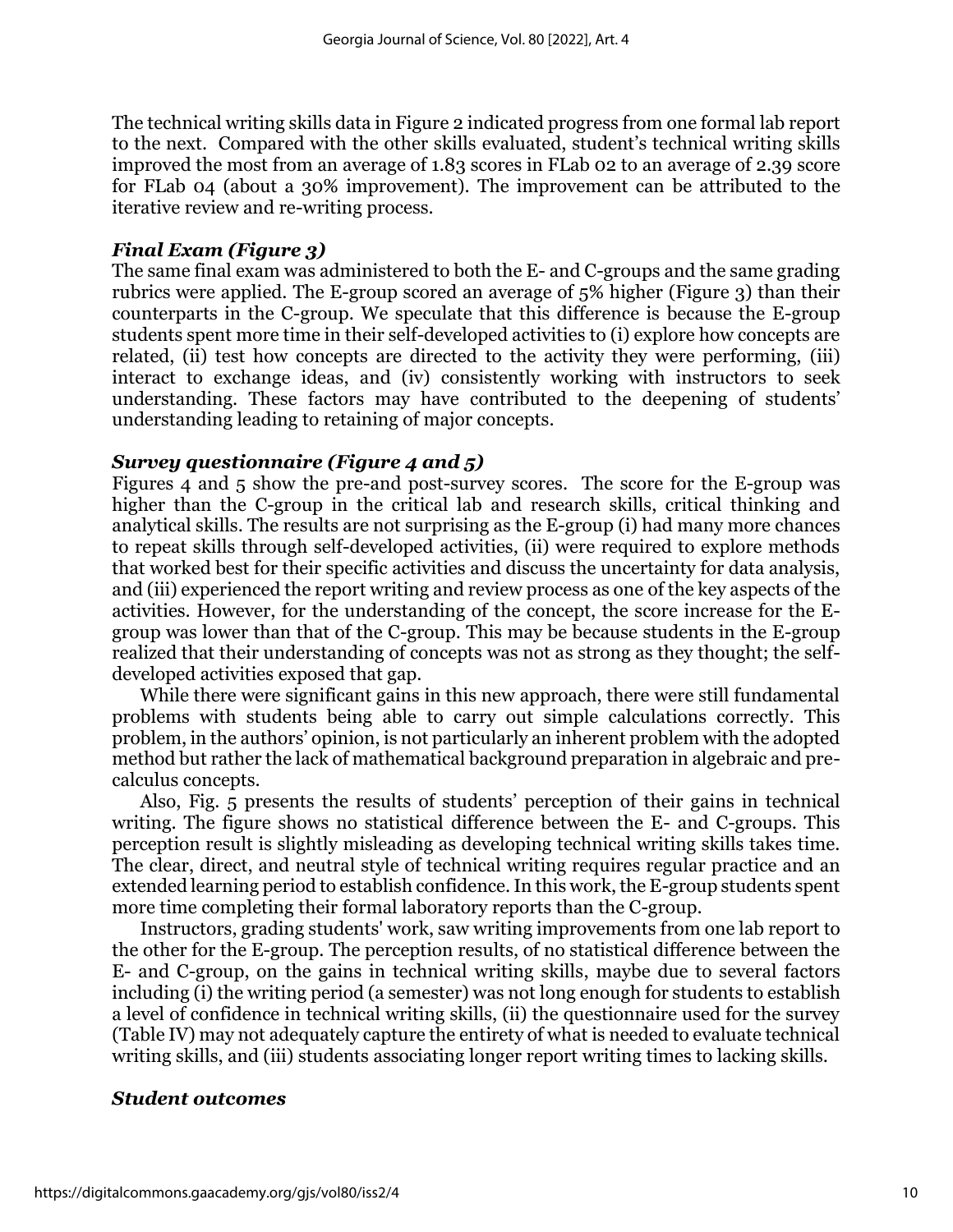The study presented here had several outcomes. The study positively influenced students' attitudes toward learning. Also, students (i) took ownership of the learning process through the repeated hands-on nature of the student-driven activities, (ii) gained concept knowledge, developed skills/creativity in conducting simple experiments, and (iii) improved peer collaboration through the free exchange of ideas with peers. Additionally, students worked with intrinsic motivation in a welcoming classroom environment. The above outcomes translated into improved student achievement as evidenced in the final grade distributions. These findings are consistent with other student outcomes related to inquiry instructions (Saunders-Stewart et al. 2012)

## **CONCLUSIONS**

The laboratory method presented in this work is a low-cost, easy-to-implement, and highimpact practice that shifts part of the learning responsibility to the student. The method encourages partnership among students, empowers and provides them with a collaborative learning environment. Additionally, the method fosters students' ability to think, develop scientific ideas independently, and teaches them to take ownership of the learning process. Students in the E-group showed marked improvement in the application of physics concepts to solving problems, evident in final exam grades. The laboratory reports and pre-and post-questionnaire analysis showed that the approach was effective in helping students develop research and technical writing skills, improve their creative, critical, and quantitative reasoning skills. Additionally, the authors observed overall positive attitudinal changes, students took ownership of their work and were more willing to share/defend their methodology or way of carrying out a specific activity. Furthermore, students interacted more with the instructor to seek feedback on their work. Students were compliant and driven to get good results for their invested time. We believe that students from the C-group would have achieved a comparable level of gains if they participated in the self-developed activities. The presented method had several student outcomes that included understanding of the scientific process, improved motivation and collaboration, taking ownership of the learning process, building skills conducting simple experiments, and willingness to repeat experiments to verify results. Finally, this new method provided several advantages to student learning (improved student grades, report writing skills, lab and research skills as well as critical thinking and quantitative skills).

#### **ACKNOWLEDGMENT**

The authors wish to thank the School of Science and Technology (SST) for providing funds, through the Course embedded research project mini-grant initiatives, to support this style of pedagogy. This fund is part of Georgia Gwinnett College's STEM grant initiative, which is supported by the University System of Georgia (USG) STEM Initiative phase II. This study received approval from Internal Review Board (IRB#:110068). Also, the authors want to thank Dr. Cynthia Woodbridge for the review and suggestions to the manuscript.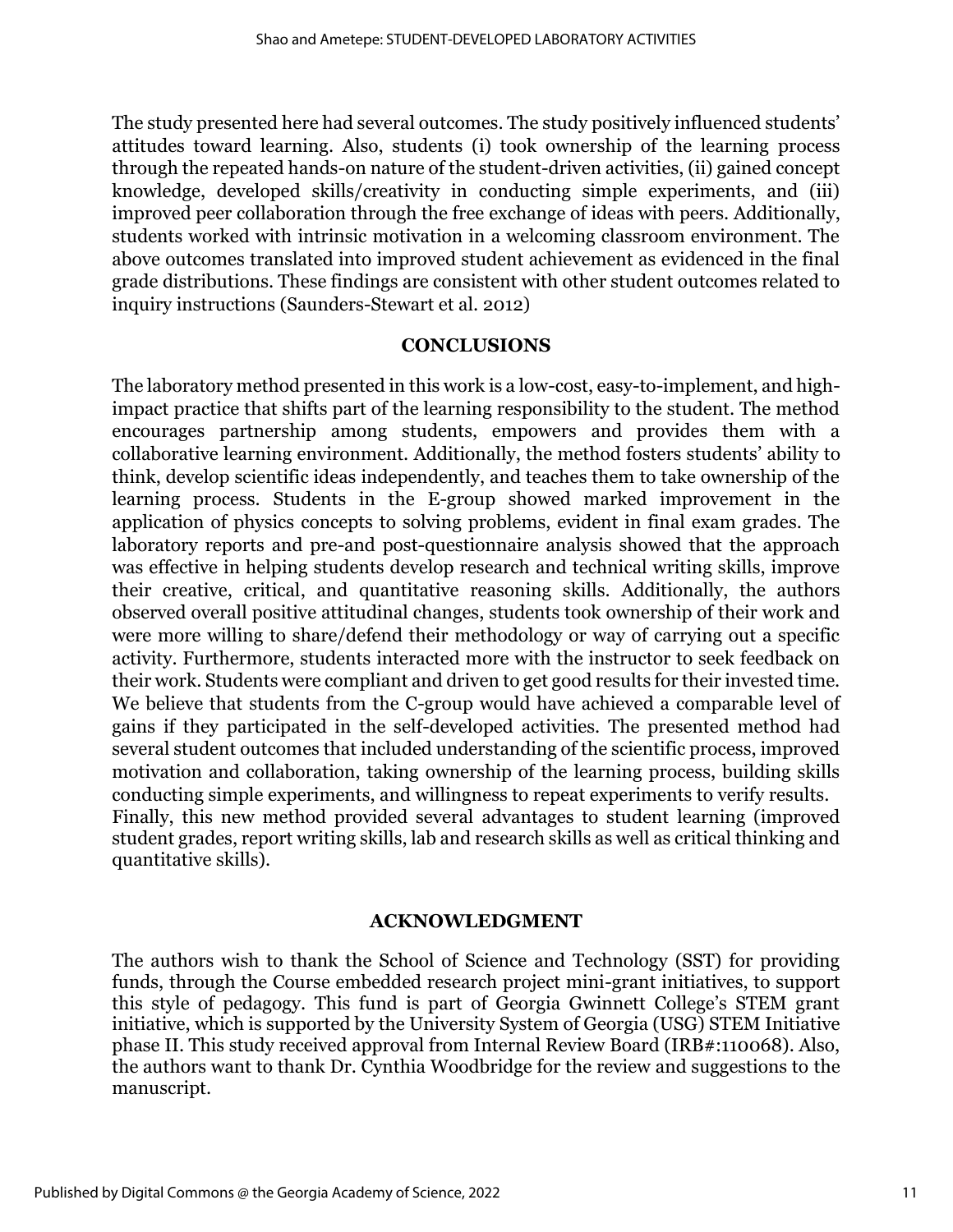#### **REFERENCES**

- Beichner, R. J. 2008. The SCALE-UP Project: a student-centered active learning environment for undergraduate programs. An invited white paper for the National Academy of Sciences.
- Beichner, R. J., J. M. Saul, D. S. Abbott, J. J. Morse, D. Deardorff, R. J. Allain, S. W. Bonham, et al. 2007. The student-centered activities for large enrollment undergraduate programs (SCALE-UP) project. Research-based reform of university physics, 1(1), 2-39.
- Black, B., M. Gach, and N. Kotzian. 1996. Guidebook for teaching labs for University of Michigan Graduate Student Instructors. Center for Research on Learning and Teaching, University of Michigan.
- Bransford, J. D., A. L. Brown, and R. R. Cocking. 2000. How people learn. National academy press.
- Collins, A. 1988. Cognitive Apprenticeship and Instructional Technology. Technical Report. Cambridge, MA: BBN Laboratories Incorporated.
- Collins, A., J. S. Brown, and S. E. Newman. 1988. Cognitive apprenticeship: Teaching the craft of reading, writing and mathematics. Thinking: The Journal of Philosophy for Children, 8(1), 2-10.
- Dale, D. A., J. Sutter, and D. Kloster. 2019. Asking Real-World Questions with Inquiry-Based Labs. The Physics Teacher, 57(8), 547-550.
- Elby, A., J. Fredrikson, C. Schwarz, and B. White. 2001. Epistemological Beliefs Assessment for Physical Science. <http://www2.physics.umd.edu/~elby/EBAPS/home.htm>
- Foote, K. and S. Martino. 2018. Implementing investigative labs and writing intensive reports in large university physics courses. The Physics Teacher, 56(7), 466-469.
- Hake, R. R. 1998. Interactive-engagement versus traditional methods: A six-thousandstudent survey of mechanics test data for introductory physics courses. American Journal of Physics, 66(1), 64-74.
- Laws, P. W. 1997. Millikan Lecture 1996: Promoting active learning based on physics education research in introductory physics courses. American Journal of Physics,  $65(1)$ , 14-21.
- Livingstone, D. and K. Lynch. 2002. Group project work and student-centred active learning: Two different experiences. Journal of Geography in Higher Education, 26(2), 217-237.
- Redish, E. F. 1994. Implications of cognitive studies for teaching physics. American Journal of Physics, 62(9), 796-803.
- Redish, E. F., J. M. Saul, and R. N. Steinberg. 1997. On the effectiveness of activeengagement microcomputer-based laboratories. American Journal of Physics, 65(1), 45-54.
- Redish, E. F., J. M. Saul, and R. N. Steinberg. 1998. Student expectations in introductory physics. American Journal of Physics, 66(3), 212-224.
- Report: AAPT Recommendations for the Undergraduate Physics Laboratory Curriculum. 2015. The Physics Teacher, 53(4), 253-253. doi:10.1119/1.4914580
- Saunders-Stewart, K. S., P. D. Gyles, and B. M. Shore. 2012. Student outcomes in inquiry instruction: A literature-derived inventory. Journal of advanced academics, 23(1), 5- 31.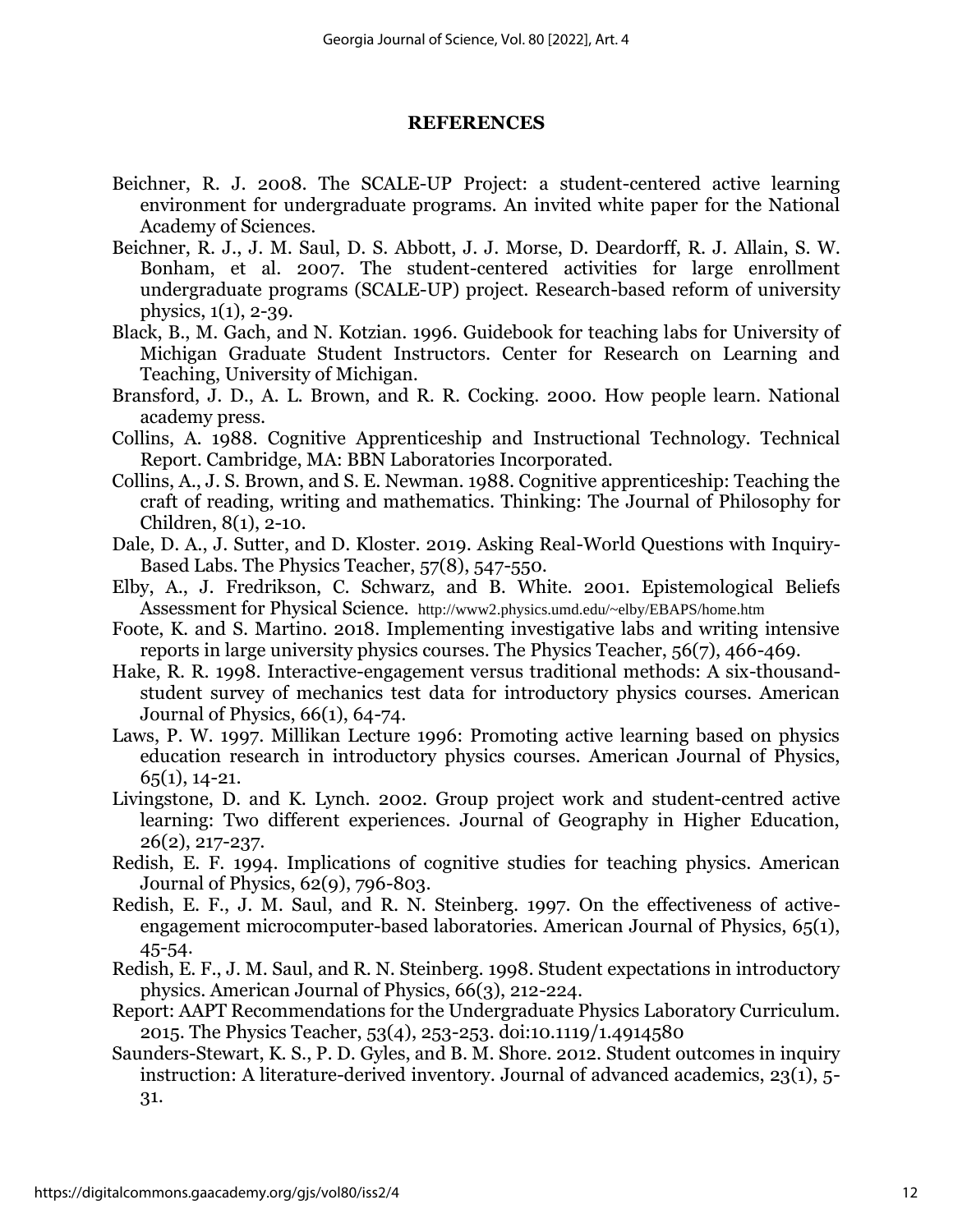School of Science & Technology RPG+S Data. 2019. Georgia Gwinnett College. Vision and change: A call to action, final report. 2011. American Association for the Advancement of Science.